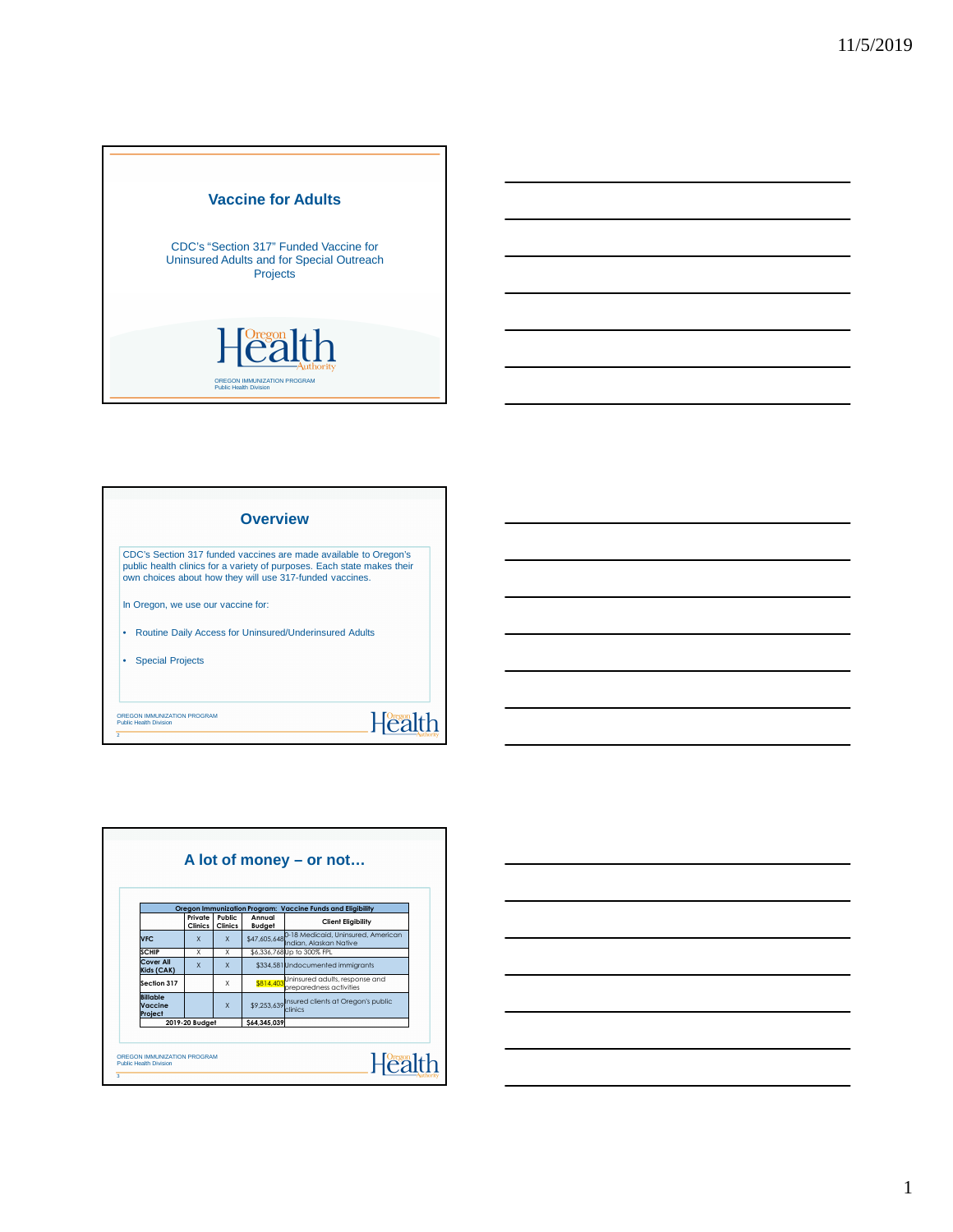



## **317 Funded Vaccine for Routine Daily Access for Uninsured/Underinsured Adults**

• Usual everyday clinic uses for uninsured adults in public clinics only

• No charge for vaccine; ok to charge or bill vaccine administration fee

Health

- All vaccines listed on the 317 Vaccine Eligibility Chart
- Order through ALERT IIS
- Use "O" (Other State Supplied) for vaccine eligibility code

OREGON IMMUNIZATION PROGRAM Public Health Division

5



2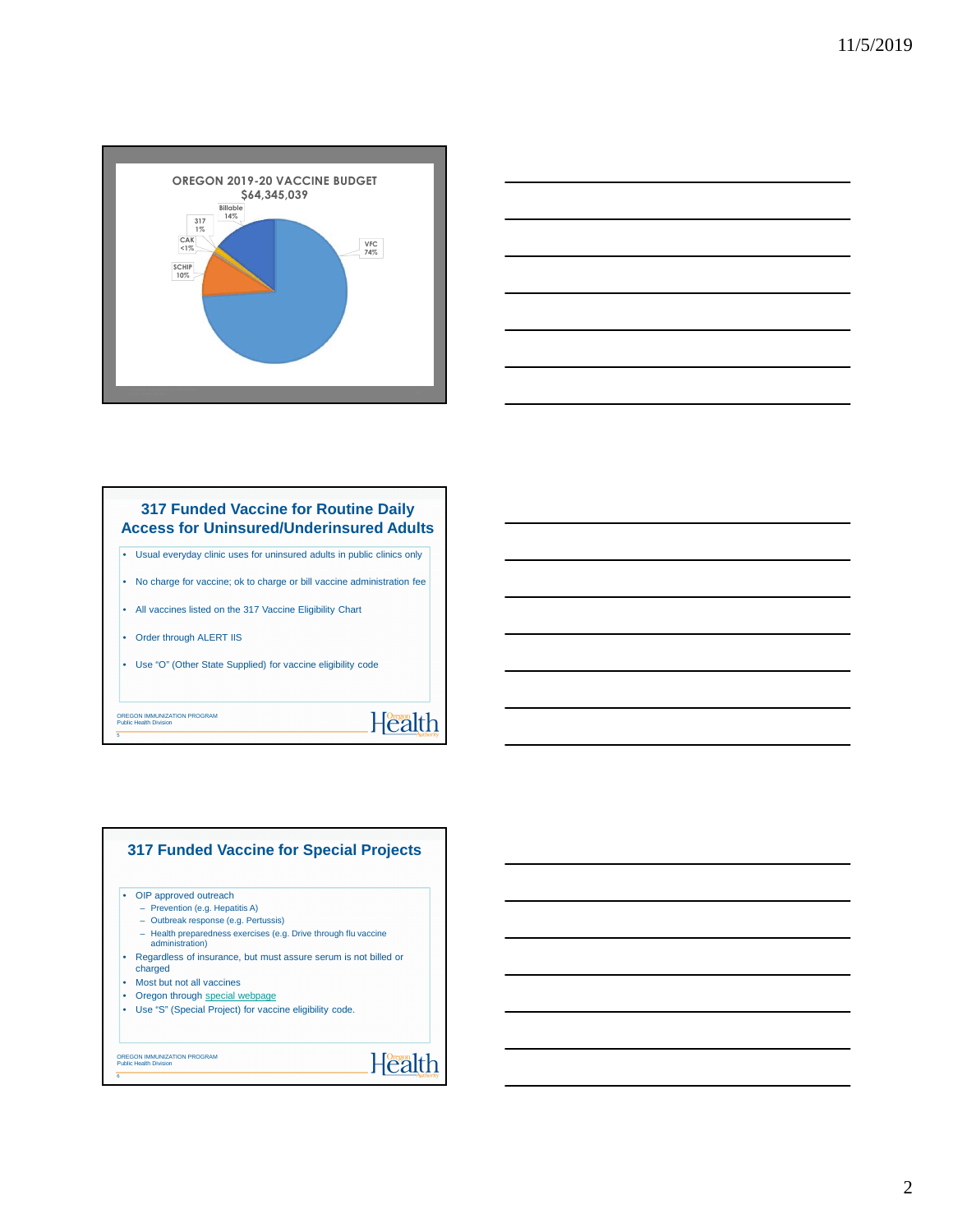

| <b>317 ELIGIBLE VACCINES</b>        | <b>ELIGIBILITY DETAILS</b>                                                                 |
|-------------------------------------|--------------------------------------------------------------------------------------------|
| Hepatitis A, & A/B combo            | As indicated in standing orders                                                            |
| Hepatitis B. & A/B combo            | As indicated in standing orders                                                            |
| <b>Hib series</b>                   | As indicated in standing order                                                             |
| <b>MMR</b>                          | MMR vaccine is covered for adults only as needed for<br>college or allied health programs. |
| Pneumococcal Conjugate (PCV13)      | As indicated in standing order                                                             |
| Pneumococcal Polysaccharide (PPV23) | As indicated in standing order                                                             |
| Td                                  | As indicated in standing order                                                             |
| Tdap                                | As indicated in standing order                                                             |
| Varicella                           | As indicated in standing order                                                             |
| Other vaccines                      | With OIP permission, during outbreaks or exercises only                                    |

|            | <b>ADDITIONAL FLIGIRILITY GUIDANCE</b>                                                                                                                                                                                                                                                                                                                       |                                                                                                                                                                                                                                                                                                                                                                                                                                                                                                                                                                                                                                                                                                                                                                                                                                                                                                                                                                      |
|------------|--------------------------------------------------------------------------------------------------------------------------------------------------------------------------------------------------------------------------------------------------------------------------------------------------------------------------------------------------------------|----------------------------------------------------------------------------------------------------------------------------------------------------------------------------------------------------------------------------------------------------------------------------------------------------------------------------------------------------------------------------------------------------------------------------------------------------------------------------------------------------------------------------------------------------------------------------------------------------------------------------------------------------------------------------------------------------------------------------------------------------------------------------------------------------------------------------------------------------------------------------------------------------------------------------------------------------------------------|
| vaccines). | includes vaccines not listed in the table above. Use the "O" vaccine eligibility code,<br>Workers/volunteers who meet those criteria and provide healthcare to clients<br>routinely/daily are eligible for Hepatitis B, Varicella, MMR, and Tdap/Td,<br>contact are eligible only for Tdap/Td.<br>volunteers - are not eligible for any 317-funded vaccines. | Vaccines Required for School Attendance: Any vaccines are available for uninsured high<br>school students ages 19+ if the vaccine is required by Oregon law for school attendance. This<br>Vaccines for Hematopoietic Stem Cell Transplant Recipients: Any vaccines required for<br>transplant recipients are ok to use as 317-funded, as indicated in chapter 2 of the Pink Book.<br>This includes vaccines not listed in the table above. Use the "O" vaccine eligibility code.<br>Public Clinic/Agency Employees and Volunteers: To qualify for 317-funded vaccine, public<br>health clinic employees/volunteers must be without health insurance that covers vaccine costs<br>and must be receiving a vaccine not required by OSHA (Employers must pay for OSHA required<br>Workers/volunteers who meet those criteria and work at a public clinic without patient<br>Vaccines for Leisure Travel: Leisure travelers - including religious missionaries or civic |
|            | For questions, please contact the Oregon VFC Help Desk at 971-673-4832                                                                                                                                                                                                                                                                                       |                                                                                                                                                                                                                                                                                                                                                                                                                                                                                                                                                                                                                                                                                                                                                                                                                                                                                                                                                                      |

3